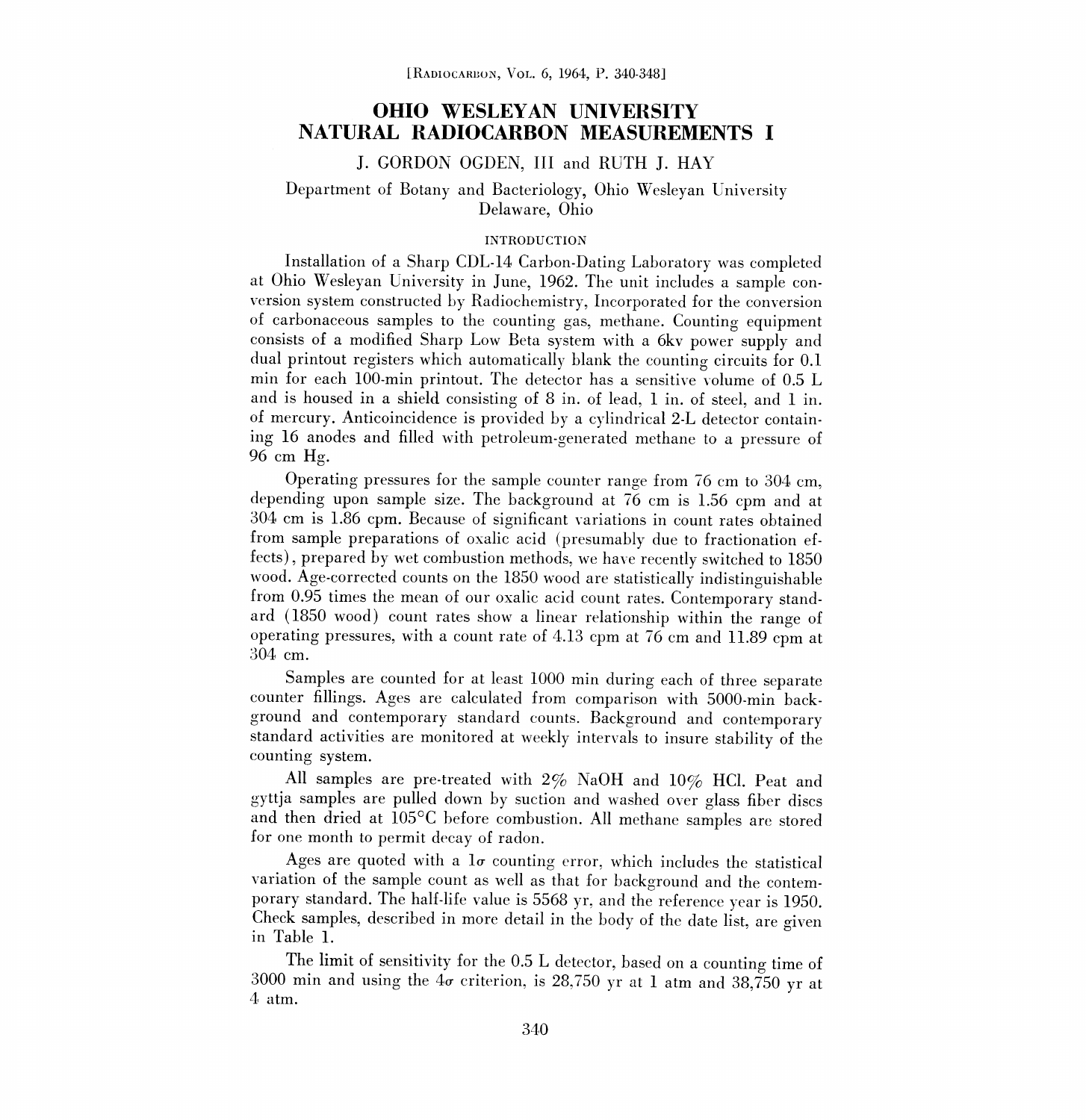| ÷.<br>×,<br>l<br>٤ |  |
|--------------------|--|

|                                    | Reference               | Kaye, 1962       | USGS V, 1960<br>Stuiver (pers. commun.)                                     |                  | USGS II, 1955<br>Lamont V, 1959                             | Yale VII, 1962        | Yale VI, 1961           | Overbeck, 1957  | USGS I, 1954     | Lamont V, 1959                                                                                                                            |
|------------------------------------|-------------------------|------------------|-----------------------------------------------------------------------------|------------------|-------------------------------------------------------------|-----------------------|-------------------------|-----------------|------------------|-------------------------------------------------------------------------------------------------------------------------------------------|
|                                    | Check Age               | $11,650 \pm 250$ | $\begin{array}{c} 20.100 \, \pm \, 800 \\ 20.230 \, \pm \, 200 \end{array}$ | Re-run of OWU-8  | $\begin{array}{c} 6380 \pm 350 \\ 5300 \pm 120 \end{array}$ | $5590 \pm 140$        | $6810 \pm 170$          | $2050 \pm 110$  | $18,050 \pm 400$ | $\begin{array}{c} 23{,}450 \, \pm \, 300 \\ (\text{cellulose}) \\ 25{,}050 \, \pm \, 300 \\ (\text{light}) \\ (\text{light}) \end{array}$ |
| Interlaboratory check sample dates | Sample No.<br>Check Lab | 0-766            | $W-598$<br>Y 1248                                                           | $_{\rm OVU-8}$   | W-136<br>L-433C                                             | $\Upsilon\text{-}882$ | $\mathbf{Y}\text{-}843$ | $\rm H$ $72/88$ | W-91             | $L221-B$                                                                                                                                  |
|                                    | OWU Age                 | $11,352 + 211$   | $19,906 \pm 691$                                                            | $18,899 \pm 270$ | $6756 \pm 111$                                              | $5394 \pm 152$        | $7040 \pm 291$          | $1904 \pm 84$   | $17,880 \pm 224$ | $23,382 + 400$                                                                                                                            |
|                                    | Sample<br>material      | wood             | wood                                                                        | wood             | peat                                                        | wood                  | wood                    | peat            | wood             | peat                                                                                                                                      |
|                                    | $0WU$ Sample<br>No.     |                  |                                                                             | 42               | ≘                                                           | $\frac{8}{10}$        | ⋍                       | $\mathbf{a}$    | 52               | $\overline{r}$                                                                                                                            |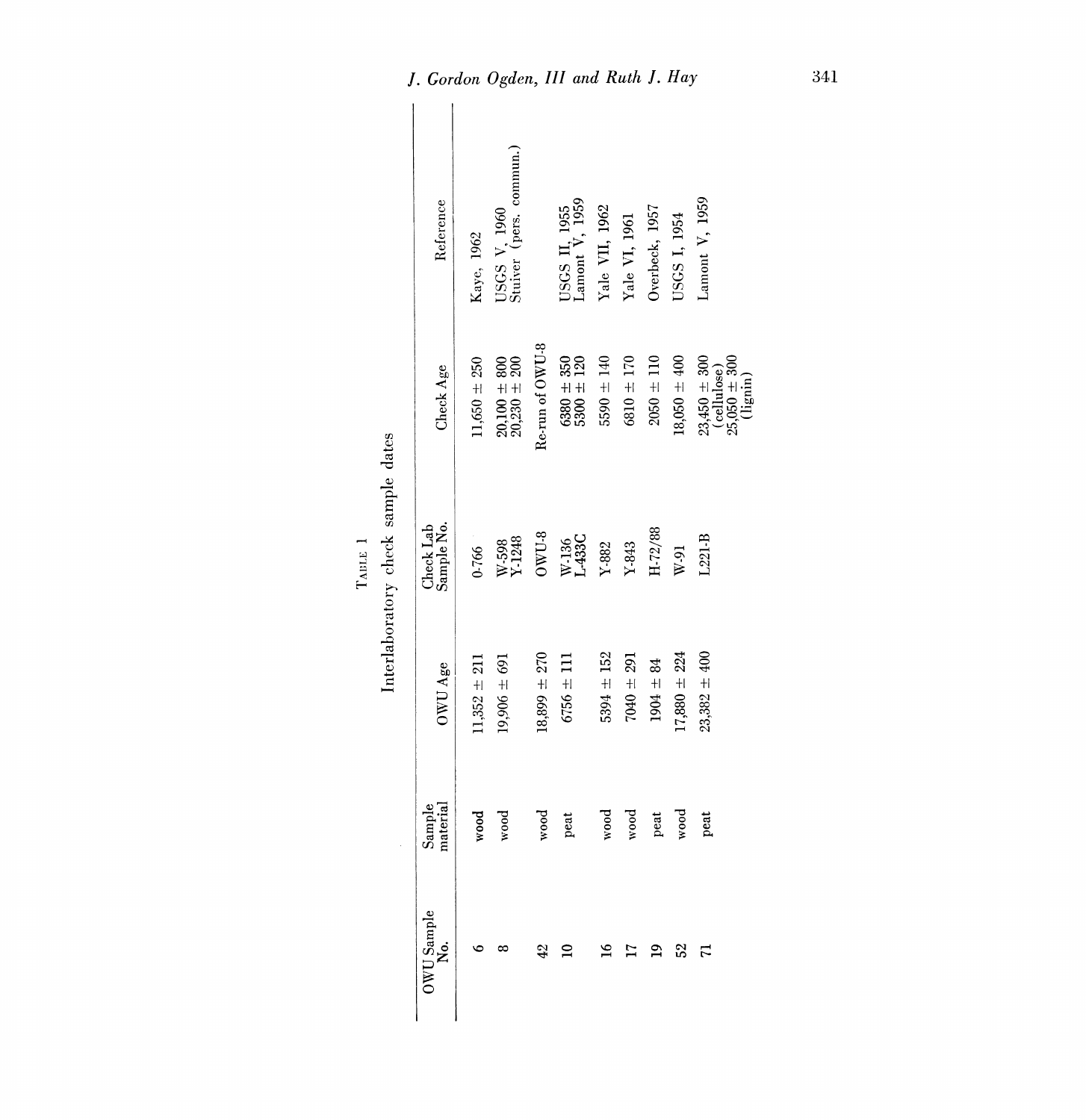#### ACKNOWLEDGMENTS

The support of the National Science Foundation (G21290) for the installation and operation of the equipment is gratefully acknowledged. Thanks are also due to M. Stuiver, W. J. Wayne, W. S. Broecker, and J. L. Forsyth for submitting previously dated samples as checks on the operation of our system. We are indebted to Dr. George W. Burns and Miss Barbara Bruce of Ohio Wesleyan University for identification of the wood samples described in this date list. Finally, the senior author wishes to thank Professor H. Godwin and Dr. Erik Willis of the Cambridge University Radiocarbon Dating Laboratory and Dr. H. Tauber of the Copenhagen Laboratory for many helpful and stimulating suggestions while he was visiting their laboratories under a John S. Guggenheim Fellowship.

### SAMPLE DESCRIPTIONS

# 9402 B.C.

## OWU-6. Squibnocket Cliff, Massachusetts  $\begin{array}{cc} 11,352 \pm 211 \ 0.409 \text{ K} \end{array}$

Pine wood (id. by B. Bruce) from a forest bed in a limnic section exposed in a wave-cut cliff on the island of Martha's Vineyard, Massachusetts (41° 18' N Lat, 70° 46' W Long). Coll. 1960 by C. A. Kaye, U. S. Geol. Survey, and J. G. Ogden, III, Ohio Wesleyan Univ.; subm. by Ogden. Comment: beavergnawed twigs, as well as needles and cones of pine and spruce have been re ported by Kaye (1962) from this and several similar sites in SE New England. A similar sample from this deposit was dated by Humble (0-766) at 11,650  $\pm$ 250 (Kaye, 1962). A piece of the same log as OWU-6 was subm, to the Smithsonian Institution (this date list) as an interlaboratory check sample. Their determination (SI-3) is 10,900  $\pm$  144. The pollen stratigraphy of this site was discussed by Ogden (1963) in reference to earlier C'4 dates reported from the site by the Yale and USGS laboratories (Yale V; USGS V). Samples from a similar deposit found at Point Judith, Rhode Island on the 1962 Friends of the Pleistocene Field Conference were subm. and run as OWU -22 (this date list).

## 19,906  $\pm$  691  $0$ WU-8. Johnson County, Indiana  $\qquad \qquad 17,956$  B.c.

Spruce wood (id. by B. Bruce) from the cutbank of a stream in the SW  $1/4$  NW  $1/4$  Sec 30, T11N, R4E (Fruitdale, Indiana 71/2 min quadrangle), about 6 mi E of Morgantown,  $3\frac{1}{2}$  mi S of Trafalgar, and about  $\frac{3}{4}$  mi N of the Wisconsin glacial boundary. The cutbank of the stream exposed a veneer (approx. <sup>1</sup>m thick) of alluvium overlying unweathered calcareous till of Wisconsin age (approx. 80 em), which in turn overlay brown, noncalcareous silt and sand of a buried floodplain sediment (approx. 1 m thick) that rested upon till with the lithic characteristics of the Illinoian till of this area. The sequence is con tinuous along the creek bank for a few hundred yards. Wood fragments were abundant in the buried alluvial silt and sand. Sample came from 30 cm beneath contact with the overlying Wisconsin till. A similar sequence exposed at Trafalgar a few mi to the N yielded the following dates from closely similar positions: W-598, 20,100  $\pm$  800 and W-597, 20,300  $\pm$  800 (USGS V, 1960). Coll. and subm, by W. J. Wayne, Indiana Geol. Survey. *Comment* (JGO):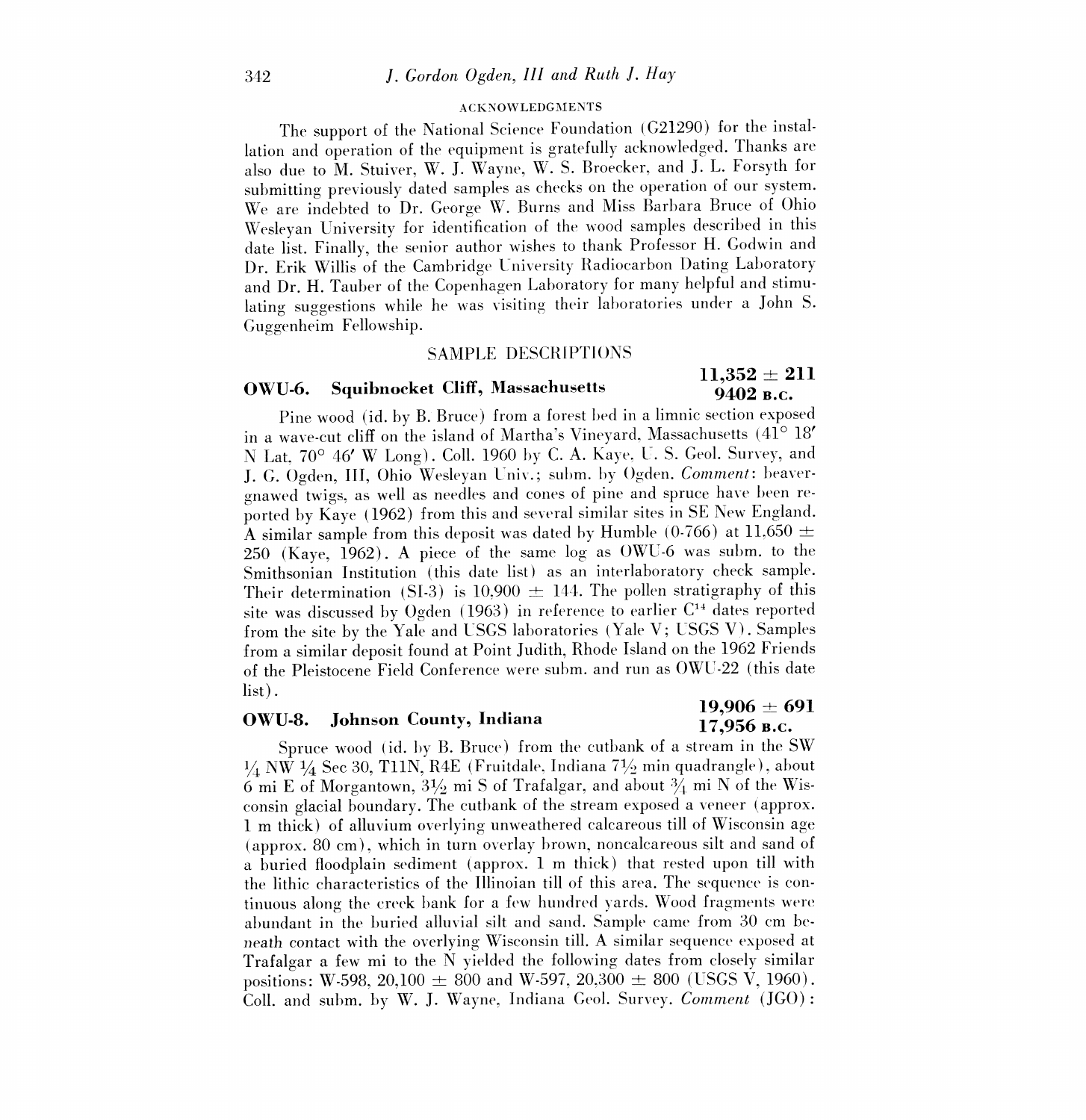pieces of this wood were subm. to the Smithsonian Institution and to Yale University as interlaboratory check samples. The Smithsonian date (SI-4) of 16,513 yr seems quite young, and therefore a second sample was prepared here. See OWU-42, this date list. The determination by the Yale Geochronometric laboratory (Y-1248) gave 20,230  $\pm$  200 yr, which is in good agreement with OWU-8.

# OWU-10. Cochrane, Ontario 6756  $\pm$  111 4806 B.c.

Woody peat from a bog exposed on the S side of Highway 11 near Cochrane (49° 3' N Lat, 81° 6' W Long), Ontario, about 1.65 mi E of bridge over Frederick House River. Sample coll. from 1 in, above contact with glaciolacustrine sediments as an interlaboratory check sample near site of W-136  $(6380 \pm 350; \text{USGS II})$ , and L-433C  $(5300 \pm 120; \text{Lamont V})$ . Coll. 1961 by J. Terasmae and J. G. Ogden, III; subm. by Ogden. Comment (JT) : pollen work done since W-136 and L-4330 seems to support OWU determination. The pollen studies are supported by other dates from the region. This date is a minimum age for the drainage of Lake Barlow-Ojibway.

### OWU-14. Martha's Vineyard, Massachusetts  $5075 \pm 103$

## 6125 в.с.

White pine cone (id. by G. W. Burns) from 3 ft below surface in a small bog exposed during construction of an access road near town of Gay Head on the island of Martha's Vineyard, Massachusetts (41° 18' N Lat, 70° 46' W Long). Coll. 1960 by Mrs. W. Howland, Chilmark, Mass.; subm. by J. G. Ogden, III. Comment: associated pollen spectra indicated B pollen zone age (7000 to 9000 yr). Sample run to test possibility that white pine grew on Martha's Vineyard in historic time.<br>5394 + 152 Martha's Vineyard in historic time.<br>
OWU-16. Mesters Vig, Greenland.  $\frac{5394 \pm 152}{3444 \text{ B.c.}}$ 

Spruce driftwood (id. by B. Bruce) recovered from till-like deposit (72° N Lat,  $24^{\circ}$  W Long) at Blyryggen, alt  $4 \pm 0.5$  m. Coll. 1960 by A. L. Washburn; subm. by M. Stuiver, Yale Univ. Comment (JGO) : sample subm. as an interlaboratory check sample. Dated by Yale as Y-882, 5590  $\pm$  140 (Yale VII).

### OWU-17. Stiles Brickyard, Connecticut  $7040 \pm 291$

# 5090 s.c.

Unidentified wood from SE corner of Stiles Brickyard Co. clay pit (41°  $22'$  N Lat,  $72^{\circ}$  53' W Long). Coll. 1960 by A. L. Bloom; subm. by M. Stuiver. Comment (JGO) : sample subm. as an interlaboratory check sample. Stratigraphy and interpretation described in Yale VI (1961). The age determined by Yale, as Y-843, was  $6810 \pm 170$ .

## OWU-19. Gifhorn, Germany 1904  $\pm 84$   $\overline{)4.004} \pm 84$

Peat from 2 cm above SWK (Grenzhorizont) at Grosses Moore 1 mi N of Gifhorn, Germany. Coll. 1962 by J. G. Ogden, III, and subm. as an interlaboratory check sample. The relevant dates for this profile are: H 72/88, 0 to 2 cm above SWK, 2050  $\pm$  110; and H 71/85, 0 to 2 cm below SWK, 2100  $\pm$ 100 (Overbeck et al, 1957). Comment (JGO) : although OWU sample age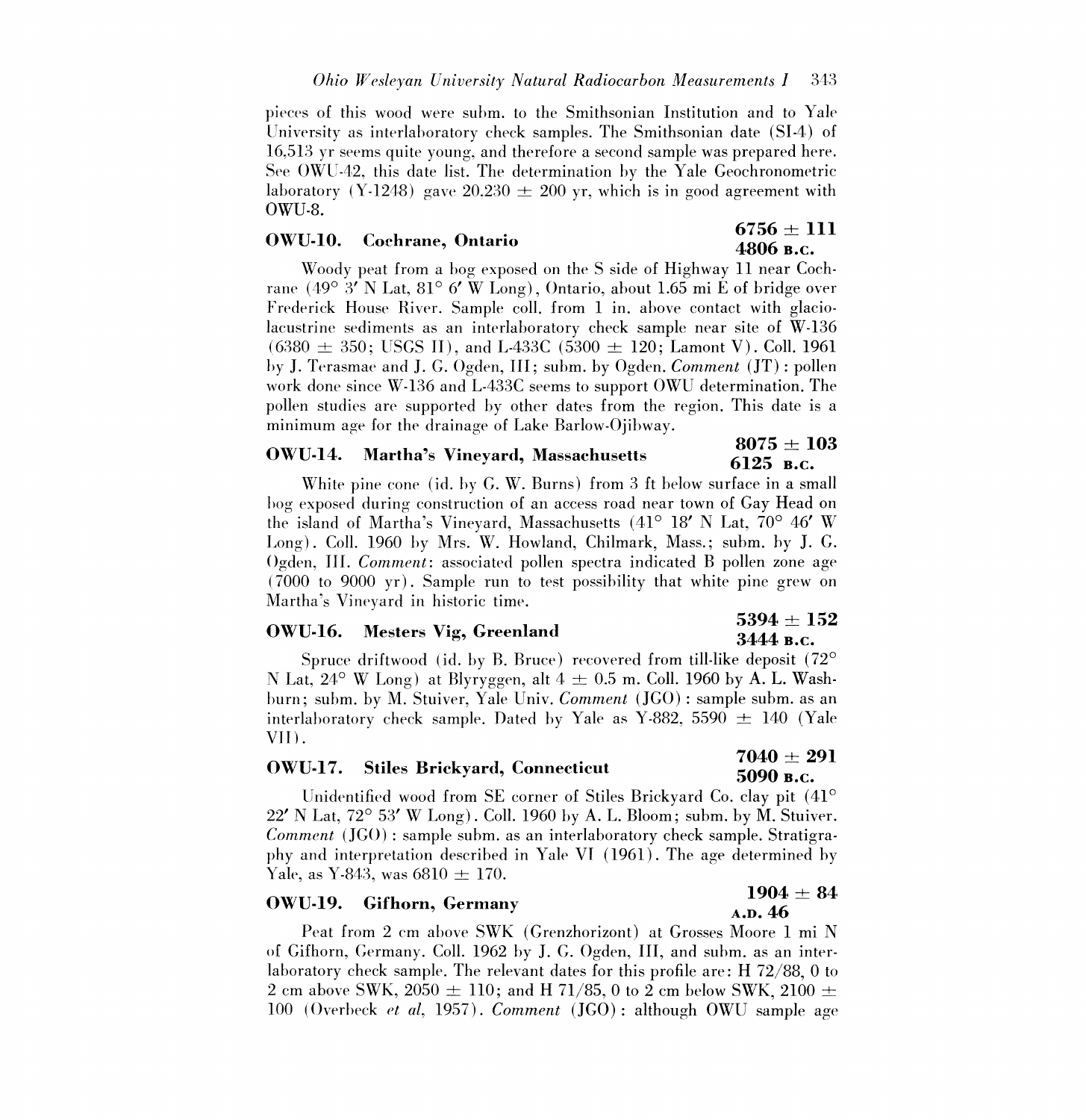seems to be approx. 150 yr too young, the original exposure was unavailable, and our sample was taken from a peat face approx. 400 yd W of the original sample locality. In view of the variability of sample dates from recurrence horizons, there is no reason to believe the difference between our date and the Heidelberg date (H72/88) to be significant.

#### OWU-21. Delaware, Ohio, Modern Grass  $\delta C^{14} + 20\%$

Modern grass clippings coll, on University Campus (40° 18' N Lat, 83°  $4'$  W Long) to determine  $C<sup>14</sup>$  enrichment due to atomic bomb testing. Coll. May 1962 and subm. by J. G. Ogden, III. Comment: sample is in agreement with values found by Godwin and Willis (Cambridge V) for contemporary samples.

## $\overline{\text{OWU-22.}}$  Point Judith, Rhode Island 10,906  $\pm$  112

## 8956 B.C.

Beaver-gnawed pine wood (id. by G. W. Burns) coll. near high tide level,<br>Point Judith beach (41° 20' N Lat, 71° 32' W Long), on Friends of Pleistocene Field Conference, May 1962. Macrofossils and pollen spectra closely resemble similar sections described by Kaye (1962), and in particular the Squibnocket forest bed (OWU-6, 11,352  $\pm$  211, this date list) described by Ogden (1963).

### Blaney Pond series, Naushon Island, Massachusetts

Finely divided woody peat coll. by Livingstone pistone corer in Blaney Pond, Naushon Island, Massachusetts (41° 18' N Lat, 70° 45' W Long). Samples coll, to determine the length of time of the B pollen zone for this deposit. Pollen studies and additional  $C<sup>14</sup>$  dates from this core will be used to calibrate the late-glacial and postglacial pollen sequences of the offshore islands of SE New England (Ogden, 1963). Coil, 1962 and subm. by J. G. Ogden, III.

|                          | $\textcolor{red}{\mathbf{8108} \pm \textcolor{red}{\mathbf{105}}}$ |
|--------------------------|--------------------------------------------------------------------|
| <b>OWU-27.</b> BP 1.11-1 | 6158 в.с.                                                          |

Upper part of B pollen zone just below rise in oak pollen curve. Sample from 9.90 to 10.02 m.

|                          | $9482 \pm 319$ |
|--------------------------|----------------|
| <b>OWU-28.</b> BP 1.11-2 | 7532 в.с.      |

Lower part of B pollen zone just above spruce decline. Sample from 10.44 to 10.54 m.

### Gray's Lake series, Gray's Lake, Illinois

Clay gyttja from a sediment core coll, with a 1.5 in. Livingstone piston sampler in Gray's Lake, Lake County, Illinois  $(42^{\circ} 20' N \text{ Lat}, 88^{\circ} 3' W \text{ Long})$ . Pollen stratigraphy is being studied by P. B. Sears, Yale Univ. Coll. 1961 by P. B. Sears and J. G. Ogden, III; subm. by P. B. Sears.

|                  | $4003 + 97$ |
|------------------|-------------|
| OWU-33. GL-1:313 | 2053 в.с.   |

Stiff clay gyttja from 8.70 to 8.82 m.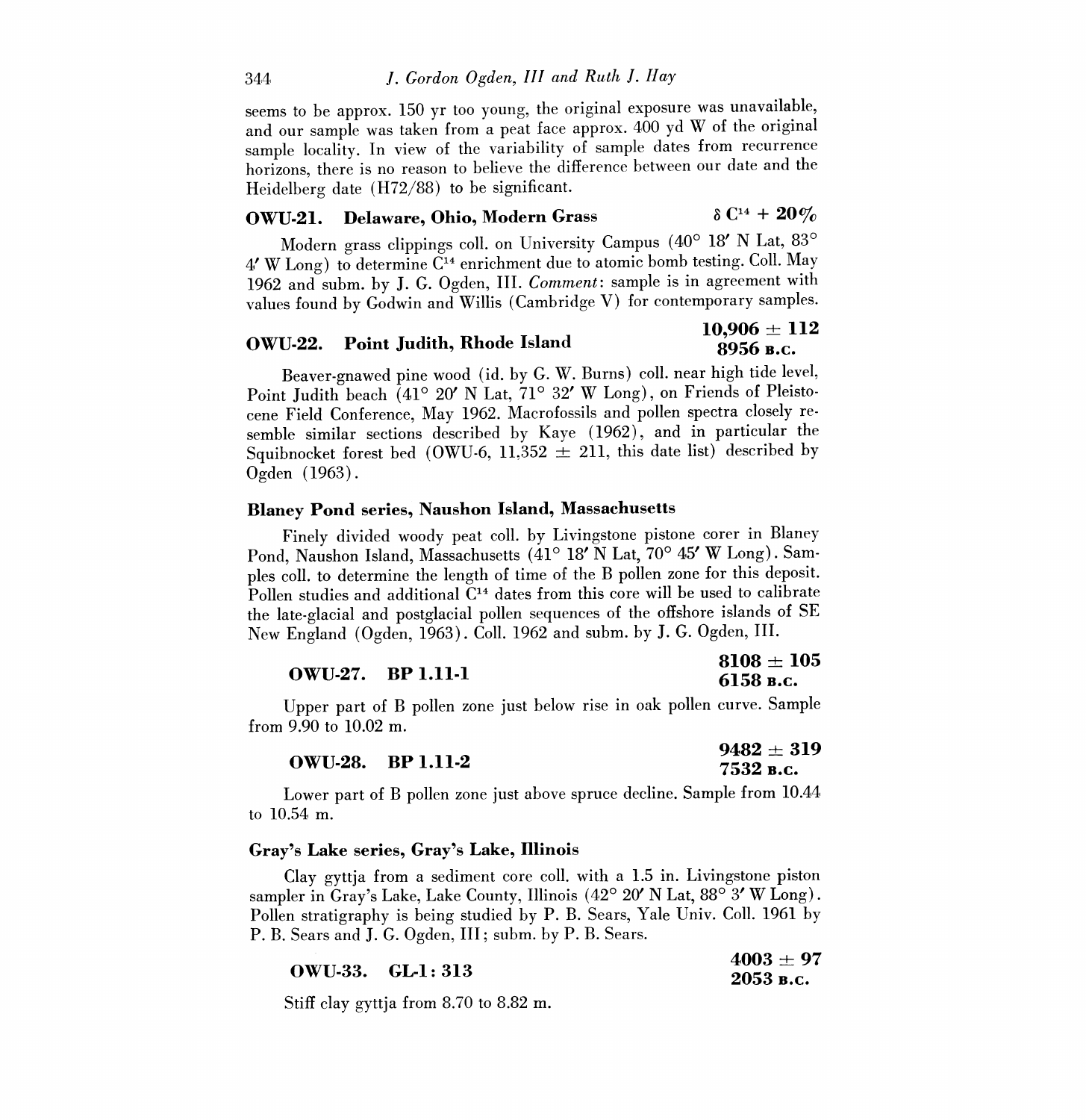| $\rm_0WU-34. \quad GL1:314$             | $6539 \pm 97$<br>4589 в.с. |
|-----------------------------------------|----------------------------|
| Marly clay gyttja from 9.92 to 10.08 m. | $10.000 + 070$             |

### $0WU42.$  Johnson County, Indiana  $18,899 \pm 270$ 16,949 B.C.

Re-run of OWU-8 (this date list) following Smithsonian Institution date of 16,513 (SI-4). *Comment*: although OWU-42 is younger than the original determination of OWU-8 (19,906  $\pm$  691) we attribute this to a small leak in our methane reactor which has since been rectified. The difference between the two OWU determinations is not significant.

### OWU-51. Mound City, Ohio  $1772 \pm 53$

A.D. 178

Charcoal from Mound 10 Feature 12A Mound City Group National Monument (39° 22' 35" N Lat, 83° 0' 10" W Long). Sample from charred layer beneath sub-floor cremation which included one cord-marked pottery sherd with a copper headdress and copper adze resting on top of the layer. Coll.1963 and subm. by R. S. Baby, Ohio State Mus., Ohio State Univ. Comment (RSB) : date fits with Hopewellian artifacts characteristic of site.

### OWU-52. Bier's Run, Ross County, Ohio  $\frac{17,880 \pm 224}{15,030}$ 15,930 B.C.

Spruce log (id. by B. Bruce) projecting from till bank along Bier's Run in Ross County, South Union Township, 5.5 mi NW of Chillicothe, Ohio. Overlain by 2 ft of fine sand and 3 ft of till. Coll. 1963 and subm. by J. L. Forsyth, Ohio Geol. Survey. *Comment*: sample run as interlaboratory check sample. Previous sample from this locality, W-91, gave 18,050  $\pm$  400 (

## OWU-53. Black Lake, Logan County, Ohio  $\begin{array}{r} 10,558 \pm 365 \ 8608 \text{ g.c.} \end{array}$

Clay gyttja from sediment core BL-2 coll. with a Livingstone piston sam-<br>pler in Black Lake (40° 16' N Lat, 83° 54' W Long). Sample depth from 7.00 to 7.10 m. Comment: sample, like the Silver Lake, Ohio series (this date list) is part of a general research program into the sedimentation rates, pollen and  $C<sup>14</sup>$  stratigraphy of lakes in Ohio by Ogden. Although additional dates and the pollen stratigraphy of this deposit will be published subsequently, this date is included because it dates the replacement of spruce by oak in this part of Ohio. See also Silver Lake series, OWU-39, this date list.

### OWU-59. Homolka Hut T, Kladno County,  $3424 \pm 185$ <br>Czechoslovakia 1474 B.C. Czechoslovakia

Charcoal from 1.5 m deep in the deposits of Hut T, a late unit at the site of Homolka, village Stehelceves, Kladno County, 11 mi WNW of Prague, Czechoslovakia. This is a fortified hilltop village site of the Řivnač culture, Eneolithic period, with sparse Early Bronze Age (Unětice) material apparently overlying the Eneolithic deposits at this point. The foundation the traces of a Bronze Age house. Sample comes from the Eneolithic deposit.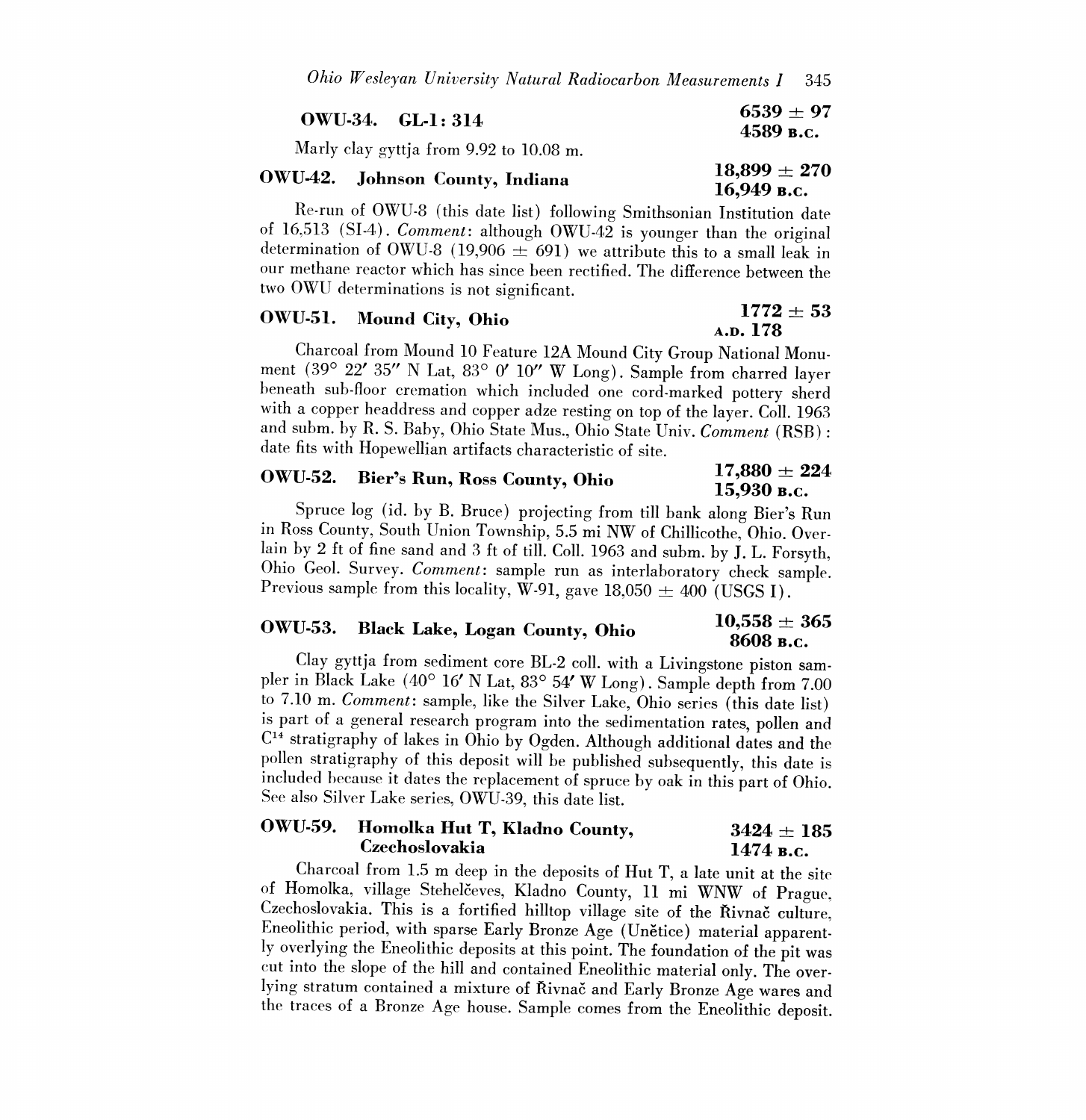Coll. 1960 by E. Pleslova; subm. by R. W. Ehrich. Comment (RWE) : see OWU-60.

# OWU-60. Slanska Hora, Czechoslovakia  $2946 \pm 185$ <br>996 B.C.

Charcoal from site of Slanska Hora at Slany, 18 mi NW of Prague, Czechoslovakia. Like OWU-59, this comes from a fortified hilltop Eneolithic settlement of the Řivnač culture (Pit 4). Coll. 1960 by V. Moucha; subm. by R. W. Ehrich. Comment (RWE) : since these dates are considerably younger than the presumed archaeological date (which has an established relation to  $C<sup>14</sup>$  dates of earlier and later periods in neighboring territory), the samples must either be contaminated or stem from a context later than the Eneolithic  $(\text{Rivnač})$  age claimed for it.

### McGraw series, Chillicothe, Ohio

Charcoal from a Hopewell village site located 1 mi S of Chillicothe, Ohio  $(39^{\circ}$  18' N lat,  $82^{\circ}$  59' W Long). Site includes fruits and nuts of hickory, walnut, acorn, hackberry, and wild plum, in addition to two races of corn. Coll. and subm. by 0. H. Prufer, Case Inst. of Tech., Cleveland, Ohio. Comment (OHP) : samples are from a Hopewell midden, which is culturally homogeneous (as is the entire site). The midden was overlain by an average of two ft of flood deposit composed of two distinct layers. Ceramic affiliations indicate a late classic Hopewell occupation. The dates are acceptable.

| OWU-61. McGraw Unit C-1 | $1469 + 65$<br>A.D. 481  |
|-------------------------|--------------------------|
| OWU-62. McGraw Unit D-2 | $1515 + 166$<br>A.p. 435 |

### Silver Lake series, Logan County, Ohio

Gyttja from sediment cores SL-l, SL-2 and surface sample core SL-3, taken with a 1.5 in. Livingstone piston corer in 11.6 m of water in the W basin of Silver Lake  $(40^{\circ}$  21' N Lat,  $83^{\circ}$  48' W Long), 7 mi W of Bellefontaine, Ohio. Samples were measured as part of a research program into sedimentation rates in hard- and soft-water lakes. Pollen stratigraphy and carbonate analyses of the lake sediments are reported in Ogden (in press). Depths are corrected for slight compaction during extrusion. Coll. by J. G. Ogden, III.

### OWU-72. SL-3:1 Surface 0-10 cm, Marl  $829 \pm 62$

Marl,  $CO<sub>2</sub>$  generated by hydrolysis with HCl.

**OWU-72A.** SL-3:1 Surface 0-10 cm, Organic  $1353 \pm 66$ Same as OWU-72, but organic fraction.

### OWU-30. SL-2: 257-1 Surface 0-10 cm, organic  $1186 \pm 161$

Organic fraction at surface of core SL-2.

Comment: because this lake is located in a region of limestone-rich till, it was expected that sample ages would be "too old" by an amount proportional to the amount of Paleozoic carbonate in the lake system. Further studies are in progress by means of which both  $C<sup>14</sup>$  dating and pollen stratigraphy will be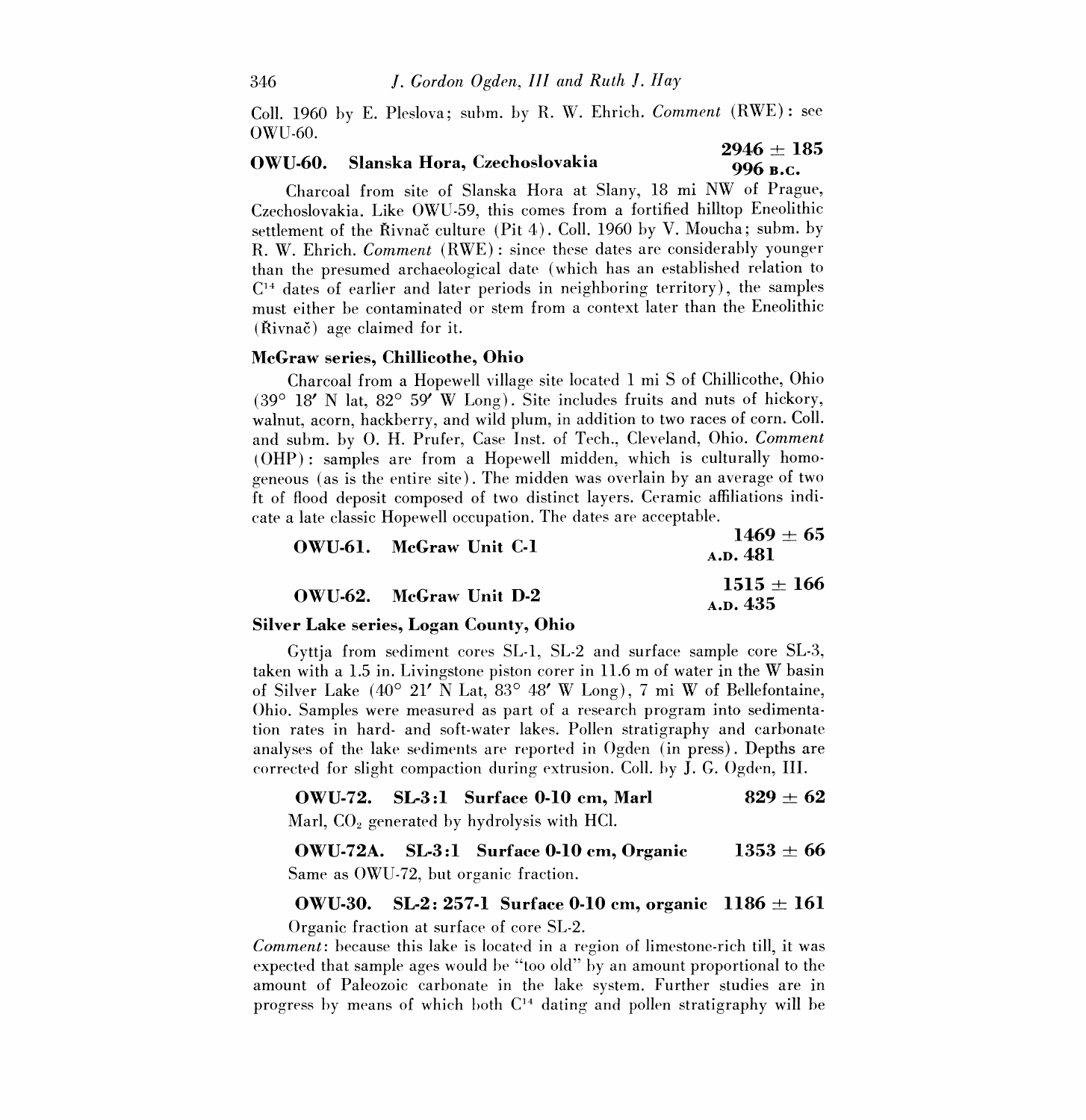used to cross-calibrate sediment cores from this and other lakes in Ohio, from both hard- and soft-water areas. As a consequence of the surface sample ages listed above, the remaining dates in this list are presented with a correction of 1200 yr as an initial estimate of "old" carbon dilution.

### $106 \pm 100$ <br>A.D. 1844 OWU-38. SL-2: 257-4 60-70 cm, organic

Sample from sharp rise in Ambrosia curve, marking introduction of European agriculture.

| $\cdots$<br>OWU-47. SL-2: 260-4 130-140 cm, organic   | $418 \pm 101$<br>A.D. 1532  |
|-------------------------------------------------------|-----------------------------|
| Sample from 2d Fagus pollen maximum.                  |                             |
| OWU-77. SL-2: 261-4 210-220 cm, organic               | $1090 \pm 423$<br>A.D. 860  |
| Sample from base of 2d Fagus pollen maximum.          |                             |
| OWU-57. SL-2: 264-2 400-410 cm, organic               | $3833 \pm 217$<br>1883 в.с. |
| Sample from top of 1st Fagus pollen maximum.          |                             |
| OWU-58. SL-2: 265-4 500-510 cm, organic               | $4095 \pm 232$<br>2145 в.с. |
| Sample from base of 1st Fagus pollen maximum.         |                             |
| $\alpha$ wittoo at o of 1 $\alpha$ f $\alpha$ $\beta$ | $9588 \pm 210$              |

OWU-39. SL-2:  $254-1$  605-615 cm, organic 7638 B.C.

Sample from spruce-oak transition in Silver Lake. Final disappearance of *Picea* pollen, and sharp rise in *Quercus*, *Carya*, and *Ulmus* pollen.

### OWU-71. Dashwood Cliff, Vancouver Island,  $23,382 \pm 400$ <br>British Columbia  $21.432$  B.c. **British Columbia**

Peat from the base of the Quadra sediments exposed at Dashwood (49° 22' N Lat, 124° 31' W Long) near Qualicum Beach on Vancouver Island, British Columbia. Coll. 1953 by J. G. Fyles and subm. by W. S. Broecker as an interlaboratory check sample. Age determination by the Lamont Geological Observatory gave the following ages on chemical fractions; L-221B: peat cellulose,  $23.450 \pm 300$  and L-221B: peat lignin,  $25,050 \pm 300$  yr (Lamont V). Comment (JGO) : because of the small sample size, the whole sample was burned after pretreatment with NaOH and HC1. The OWU date is in excellent agreement with the Lamont determination.

#### **REFERENCES**

### Date lists:

| Cambridge IV | Godwin and Willis, 1961                                                                                                                                                                                                                                                                                   |
|--------------|-----------------------------------------------------------------------------------------------------------------------------------------------------------------------------------------------------------------------------------------------------------------------------------------------------------|
| Lamont V     | Olson and Broecker, 1959                                                                                                                                                                                                                                                                                  |
| USGS I       | Suess. 1954                                                                                                                                                                                                                                                                                               |
| USGS II      | Rubin and Suess, 1955                                                                                                                                                                                                                                                                                     |
| USGS V       | Rubin and Alexander, 1960                                                                                                                                                                                                                                                                                 |
| Yale V       | Stuiver, Deevey and Gralenski, 1960                                                                                                                                                                                                                                                                       |
| Yale VI      | Stuiver and Deevey, 1961                                                                                                                                                                                                                                                                                  |
| Yale VII     | Stuiver and Deevey, 1962                                                                                                                                                                                                                                                                                  |
| Yale VIII    | Stuiver, Deevey, and Rouse, 1963                                                                                                                                                                                                                                                                          |
| .            | $\mathbf{v}$ , and a set of $\mathbf{v}$ , $\mathbf{v}$ , $\mathbf{v}$ , $\mathbf{v}$ , $\mathbf{v}$ , $\mathbf{v}$ , $\mathbf{v}$ , $\mathbf{v}$ , $\mathbf{v}$ , $\mathbf{v}$ , $\mathbf{v}$ , $\mathbf{v}$ , $\mathbf{v}$ , $\mathbf{v}$ , $\mathbf{v}$ , $\mathbf{v}$ , $\mathbf{v}$ , $\mathbf{v}$ , |

Godwin, H., and E. Willis, 1961, Cambridge University natural radiocarbon measurements IV: Radiocarbon, v. 3, p. 77-80.